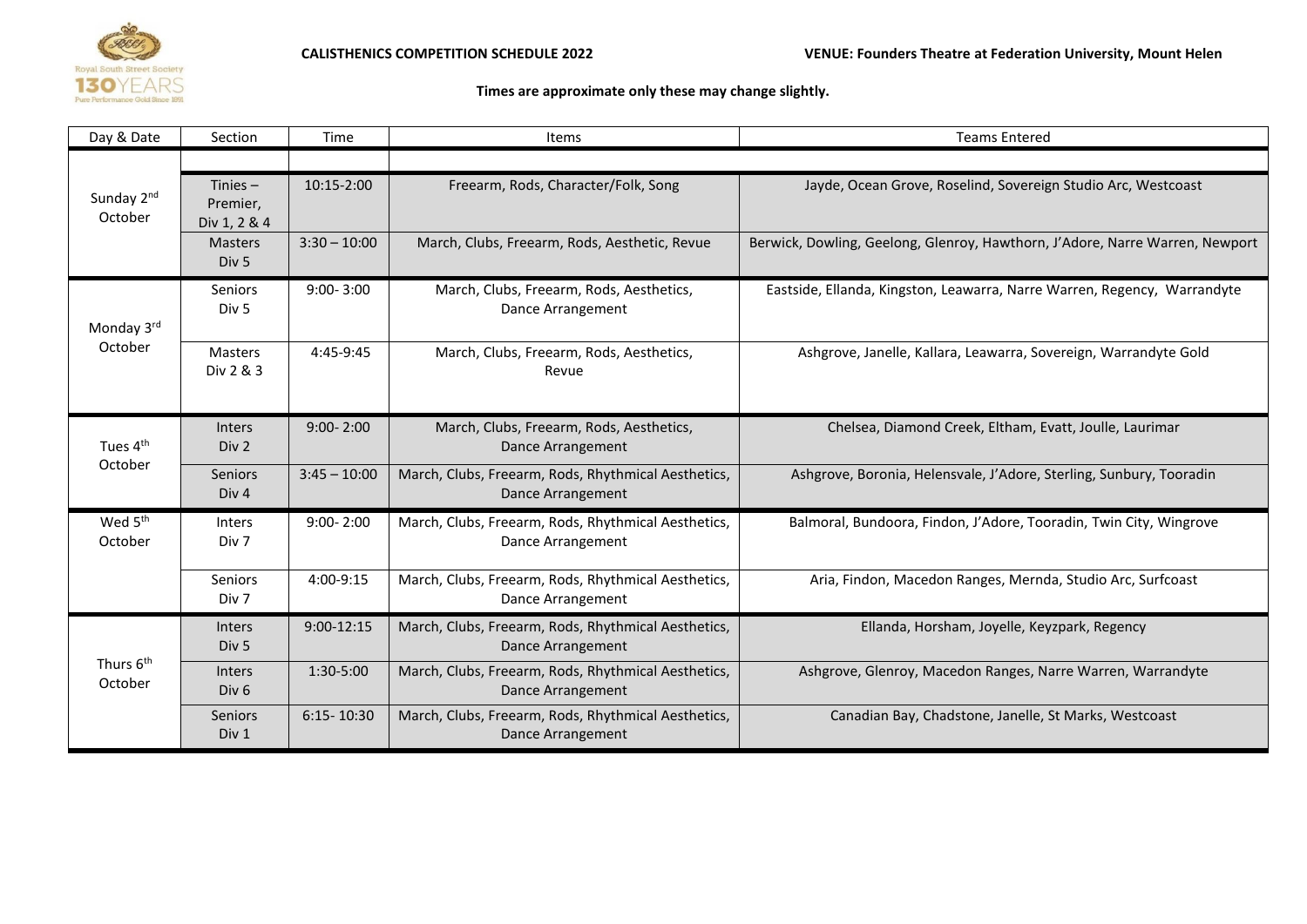| Day & Date                         | Section                            | Time           | Items                                                                    | <b>Teams Entered</b>                                                       |
|------------------------------------|------------------------------------|----------------|--------------------------------------------------------------------------|----------------------------------------------------------------------------|
| Fri 7 <sup>th</sup><br>October     | <b>Seniors</b><br>Div <sub>6</sub> | $9:00 - 4:30$  | March, Clubs, Freearm, Rods, Rhythmical Aesthetics,<br>Dance Arrangement | Aurora, Bendigo, Bundoora, Dowling, Fusion, Horsham, Keyzpark, Larinda     |
|                                    | <b>Inters</b><br>Premier           | 6:00-10:30     | March, Clubs, Freearm, Rods, Rhythmical Aesthetics,<br>Dance Arrangement | Berwick, Blackburn, Cranbourne, Emmanuel, Jayde, Ocean Grove               |
| Sat 8 <sup>th</sup><br>October     | Masters<br>Div <sub>4</sub>        | $9:00-1:00$    | March, Clubs, Freearm, Rods, Aesthetics, Revue                           | Bendigo, Boronia, Eltham, Larinda, Regency                                 |
|                                    | <b>Seniors</b><br>Premier          | 2:45 -9:30     | March, Clubs, Freearm, Rods, Rhythmical Aesthetics,<br>Dance Arrangement | Berwick, Blackburn, Cranbourne, Deanne, Eltham, Emmanuel, Jayde, Karilee   |
| Sunday 9th<br>October              | <b>Inters</b><br>Div 1             | 10:00-3:15     | March, Clubs, Freearm, Rods, Rhythmical Aesthetics,<br>Dance Arrangement | Canadian Bay, Chadstone, Deanne, Geelong, Karilee, Leawarra, Sovereign     |
|                                    | <b>Masters</b><br>Premier/Div 1    | 5:00-10:00     | March, Clubs, Freearm, Rods, Aesthetics, Revue                           | Canadian Bay (tbc), Fusion, Jayde, Joulle, Westcoast, Warrandyte Green     |
| Monday 10 <sup>th</sup><br>October | <b>Inters</b><br>Div <sub>4</sub>  | 10:00-2:30     | March, Clubs, Freearm, Rods, Rhythmical Aesthetics,<br>Dance Arrangement | Bendigo, Boronia, Greater Valley, Kallara, Sterling                        |
|                                    | <b>Inters</b><br>Div <sub>3</sub>  | 4:00-9:30      | March, Clubs, Freearm, Rods, Rhythmical Aesthetics,<br>Dance Arrangement | Bentleigh, Hawthorn, Helensvale, Kingston, Roselind, Studio Arc, Westcoast |
| Tues 11 <sup>th</sup><br>October   | <b>Seniors</b><br>Div <sub>3</sub> | $9:30 - 3:15$  | March, Clubs, Freearm, Rods, Rhythmical Aesthetics,<br>Dance Arrangement | Carwen, Chelsea, Evatt, Geelong, Joyelle, Newport, Roselind                |
|                                    | <b>Seniors</b><br>Div 2            | $5:00 - 8:30$  | March, Clubs, Freearm, Rods, Rhythmical Aesthetics,<br>Dance Arrangement | Diamond Creek, Hawthorn, Joulle, Sovereign                                 |
| Wed $12^{\text{th}}$<br>October    | Sub-Juniors<br>SE 3 & 4            | $8:45 - 12:00$ | March, Clubs, Freearm, Rods, Aesthetics, Song & Dance                    | Balmoral, Cranbourne, Kingston, Narre Warren, Regency                      |
|                                    | <b>Juniors</b><br>Div <sub>5</sub> | $1:30 - 5:00$  | March, Clubs, Freearm, Rods, Aesthetics, Revue                           | Bendigo, Glenroy, Macedon Ranges, Roselind, Warrandyte                     |
|                                    | <b>Juniors</b><br>Div <sub>4</sub> | $6:30 - 9:15$  | March, Clubs, Freearm, Rods, Aesthetics, Revue                           | Bundoora, Kallara, Leawarra, Westcoast                                     |